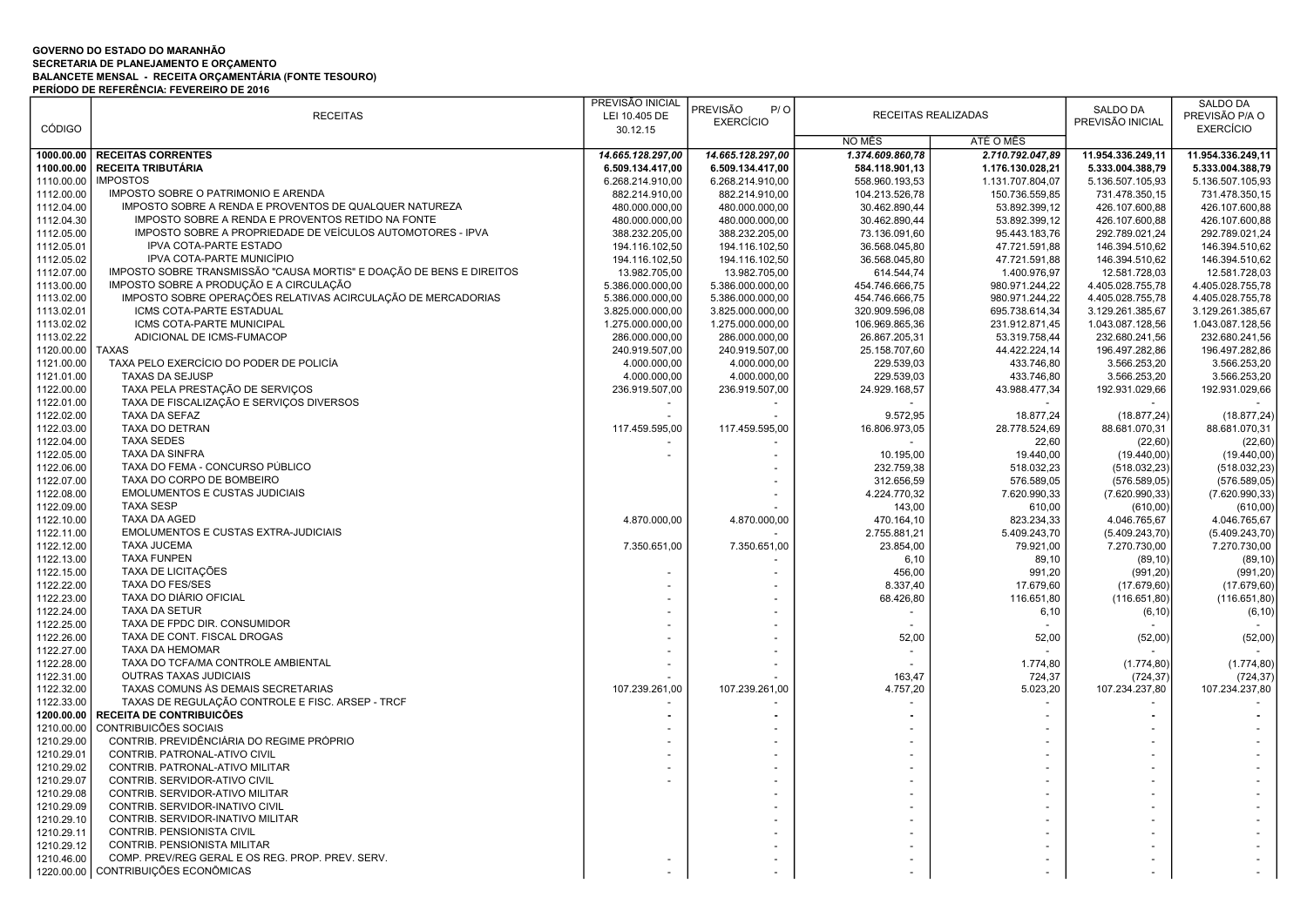## PERÍODO DE REFERÊNCIA: FEVEREIRO DE 2016

|               |                                                                        | PREVISÃO INICIAL |                          |                              |                  |                  | <b>SALDO DA</b>                |
|---------------|------------------------------------------------------------------------|------------------|--------------------------|------------------------------|------------------|------------------|--------------------------------|
|               | <b>RECEITAS</b>                                                        | LEI 10.405 DE    | <b>PREVISÃO</b><br>P / O | RECEITAS REALIZADAS          |                  | SALDO DA         | PREVISÃO P/A O                 |
| <b>CÓDIGO</b> |                                                                        | 30.12.15         | <b>EXERCÍCIO</b>         |                              |                  | PREVISÃO INICIAL | <b>EXERCÍCIO</b>               |
|               |                                                                        |                  |                          | NO MÊS                       | ATÉ O MÊS        |                  |                                |
| 1300.00.00    | <b>RECEITA PATRIMONIAL</b>                                             | 129.883.418,00   | 129.883.418,00           | 8.999.313,94                 | 15.806.041,33    | 114.077.376,67   | 114.077.376,67                 |
| 1310.00.00    | RECEITAS IMOBILIÁRIAS                                                  | 35.114,00        | 35.114,00                |                              |                  | 35.114,00        | 35.114,00                      |
| 1320.00.00    | RECEITAS DE VALORES MOBILIÁRIOS                                        | 129.848.304,00   | 129.848.304,00           | 8.999.313,94                 | 15.806.041,33    | 114.042.262.67   | 114.042.262,67                 |
| 1325.00.00    | REMUNERAÇÃO DE DEPÓSITOS BANCÁRIOS                                     | 129.848.304,00   | 129.848.304,00           | 8.999.313,94                 | 15.806.041,33    | 114.042.262,67   | 114.042.262,67                 |
| 1328.00.00    | OUTRAS RECEITAS DE VALORES MOBILIÁRIOS                                 |                  |                          |                              |                  |                  |                                |
| 1330.00.00    | RECEITA DE CONCESSÕES E PERMISSÕES                                     |                  |                          |                              |                  |                  |                                |
| 1340.00.00    | COMPENSACÕES FINANCEIRAS                                               |                  |                          |                              |                  |                  |                                |
| 1390.00.00    | OUTRAS RECEITAS PATRIMONIAIS                                           |                  |                          |                              |                  |                  |                                |
| 1600.00.00    | <b>RECEITA DE SERVICOS</b>                                             | 4.627.627,00     | 4.627.627,00             | 247.491,97                   | 548.874,43       | 4.078.752,57     | 4.078.752,57                   |
| 1600.01.00    | SERVIÇOS COMERCIAIS                                                    |                  |                          | 247.491,97                   | 518.874,43       | (518.874, 43)    | (518.874, 43)                  |
| 1600.02.00    | SERVIÇOS FINANCEIROS                                                   |                  |                          |                              |                  |                  |                                |
| 1600.06.00    | SERVIÇOS PORTUÁRIOS                                                    |                  |                          |                              |                  |                  |                                |
| 1600.12.00    | <b>RECEITAS JUDICIAIS</b>                                              |                  |                          |                              | 30.000,00        | (30.000, 00)     | (30.000, 00)                   |
| 1600.13.00    | SERVIÇOS ADMINISTRATIVOS                                               |                  |                          |                              |                  |                  |                                |
| 1600.16.00    | SERVIÇOS EDUCACIONAIS                                                  |                  |                          |                              |                  |                  |                                |
| 1600.17.00    | SERVIÇOS AGROPECURIOS                                                  |                  |                          |                              |                  |                  |                                |
|               | SERVIÇOS DE TRÂNSITO                                                   |                  |                          |                              |                  |                  |                                |
| 1600.30.00    |                                                                        |                  |                          |                              |                  |                  |                                |
| 1600.40.00    | <b>SERVIÇOS AMBIENTAIS</b>                                             |                  |                          |                              |                  |                  |                                |
| 1600.99.00    | OUTROS SERVIÇOS                                                        | 4.627.627,00     | 4.627.627,00             |                              |                  | 4.627.627,00     | 4.627.627,00                   |
| 1700.00.00    | TRANSFERÊNCIAS CORRENTES                                               | 7.857.406.578,00 | 7.857.406.578,00         | 764.395.920,86               | 1.486.458.717,07 | 6.370.947.860,93 | 6.370.947.860,93               |
| 1720.00.00    | TRANSFERÊNCIAS INTERGOVERNAMENTAIS                                     | 7.837.008.022,00 | 7.837.008.022,00         | 764.395.920,86               | 1.486.458.717,07 | 6.350.549.304,93 | 6.350.549.304,93               |
| 1721.00.00    | TRANSFERÊNCIAS DA UNIÃO                                                | 6.610.296.801,00 | 6.610.296.801,00         | 658.491.294,54               | 1.197.184.981,45 | 5.413.111.819,55 | 5.413.111.819,55               |
| 1721.01.00    | PARTICIPAÇÃO NA RECEITA DA UNIÃO                                       | 5.996.515.967,00 | 5.996.515.967,00         | 617.233.973,12               | 1.122.410.226,34 | 4.874.105.740,66 | 4.874.105.740,66               |
| 1721.01.01    | COTA-PARTE DO FUNDO DE PARTICIPAÇÃO DOS ESTADOS                        | 5.950.000.000,00 | 5.950.000.000,00         | 612.755.025,92               | 1.102.336.569,15 | 4.847.663.430,85 | 4.847.663.430,85               |
| 1721.01.12    | COTA-PARTE DO IMPOSTO SOBRE PRODUTOS INDUSTRIALIZADOS-IPI              | 42.315.000,00    | 42.315.000,00            | 4.478.947,20                 | 10.278.414,00    | 32.036.586,00    | 32.036.586,00                  |
|               | <b>COTA-PARTE ESTADOS</b>                                              | 31.736.250,00    | 31.736.250,00            | 3.359.210,40                 | 7.708.810,50     | 24.027.439,50    | 24.027.439,50                  |
|               | COTA-PARTE MUNICÍPIOS                                                  | 10.578.750,00    | 10.578.750,00            | 1.119.736,80                 | 2.569.603,50     | 8.009.146,50     | 8.009.146,50                   |
| 1721.01.13    | CONTRIBUIÇÃO DE INTERVENÇÃO NO DOMÍNIO ECONÔMICO                       | 4.200.000,00     | 4.200.000,00             |                              | 9.795.230,01     | (5.595.230.01)   | (5.595.230,01)                 |
|               | <b>COTA-PARTE ESTADOS</b>                                              | 3.150.000,00     | 3.150.000,00             |                              | 7.346.422,51     | (4.196.422, 51)  | (4.196.422, 51)                |
|               | COTA-PARTE MUNICÍPIOS                                                  | 1.050.000,00     | 1.050.000,00             |                              | 2.448.807,50     | (1.398.807, 50)  | (1.398.807, 50)                |
| 1721.01.30    | COTA-PARTE CONTRIB. SAL. EDUC. QUOT. EST/FEDERAL                       |                  |                          |                              |                  |                  |                                |
| 1721.01.32    | COTA-PARTE IMPOSTOS/O.C. CAMB. E SEG. T.V.M. COMER. OURO               | 967,00           | 967,00                   |                              | 13,18            | 953,82           | 953,82                         |
| 1721.01.99    | OUTRAS TRANSFERÊNCIAS DA UNIÃO                                         |                  |                          |                              |                  |                  |                                |
| 1721.09.00    | TRANSFERÊNCIAS DA UNIÃO                                                |                  |                          |                              |                  |                  |                                |
| 1721.22.00    | TRANSFERÊNCIA DA COMPENSAÇÃO FINANCEIRA                                | 67.069.147,00    | 67.069.147,00            | 4.887.046,67                 | 8.702.024,11     | 58.367.122,89    | 58.367.122,89                  |
| 1721.22.11    | COTA-PARTE COMPENS. FINANC. RECUR. HÍDRICOS CFRH                       | 5.786.780,00     | 5.786.780,00             | 324.979,30                   | 324.979,30       | 5.461.800,70     | 5.461.800,70                   |
| 1721.22.20    | COTA-PARTE COMP. FINAC. RECUR. MINERAIS CFEM                           | 14.032.367,00    | 14.032.367,00            | 56.378,30                    | 143.719,81       | 13.888.647,19    | 13.888.647,19                  |
| 1721.22.70    | COTA-PARTE FUNDO ESPECIAL DO PETRÓLEO - FEP                            | 47.250.000,00    | 47.250.000,00            | 4.505.689,07                 | 8.233.325,00     | 39.016.675,00    | 39.016.675,00                  |
| 1721.33.00    | TRANSFERÊNCIAS DE RECURSOS DO SISTEMA ÚNICO DE SAÚDE-SUS FUNDO A FUNDO | 440.409.918,00   | 440.409.918,00           | 29.584.976,43                | 55.373.308,48    | 385.036.609,52   | 385.036.609,52                 |
| 1721.33.07    | CONV. MDS E COMB A FOME PROG. LEITE é VIDA                             | 46.564.913,00    | 46.564.913,00            |                              |                  | 46.564.913,00    | 46.564.913,00                  |
| 1721.33.50    | SAÚDE GESTÃO PLENA                                                     | 393.845.005,00   | 393.845.005,00           | 29.584.976,43                | 55.373.308,48    | 338.471.696,52   | 338.471.696,52                 |
| 1721.35.00    | TRANSFERÊNCIAS DE REC. DO FUNDO NACIONAL DO DESENV. EDUCAÇÃO - FNDE    | 43.694.190,00    | 43.694.190,00            | 4.291.307,38                 | 4.291.307,38     | 39.402.882,62    | 39.402.882,62                  |
| 1721.35.01    | TRANSFERÊNCIA DO SALÁRIO EDUCAÇÃO                                      | 21.694.190,00    | 21.694.190,00            | 4.291.307,38                 | 4.291.307,38     | 17.402.882,62    | 17.402.882,62                  |
| 1721.35.06    | <b>MERENDA ESCOLAR</b>                                                 | 22.000.000,00    | 22.000.000,00            |                              |                  | 22.000.000,00    | 22.000.000,00                  |
| 1721.35.99    | OUTRAS TRANSF. DO FNDE                                                 |                  |                          |                              |                  |                  |                                |
| 1721.36.00    | TRANSFERÊNCIA FINANCEIRA DO ICMS DESONERAÇÃO                           | 28.572.914,00    | 28.572.914,00            | 2.046.037,50                 | 4.092.075,00     | 24.480.839,00    | 24.480.839,00                  |
| 1721.99.00    | OUTRAS TRANSFERÊNCIAS DA UNIÃO                                         | 34.034.665,00    | 34.034.665,00            | 447.953,44                   | 2.316.040,14     | 31.718.624,86    | 31.718.624,86                  |
| 1721.99.10    | <b>CONVÊNIOS</b>                                                       | 34.034.665,00    | 34.034.665.00            | 447.953,44                   | 2.316.040,14     | 31.718.624,86    | 31.718.624,86                  |
| 1721.99.30    | AUXILIO FINANCEIRO PARA FOMENTO E EXPORTAÇÕES                          |                  |                          |                              |                  |                  |                                |
| 1724.00.00    | TRANSFERENCIAS MULTIGOVERNAMENTAIS                                     | 1.226.711.221,00 | 1.226.711.221,00         | 105.904.626,32               | 289.273.735,62   | 937.437.485,38   | 937.437.485,38                 |
| 1724.01.00    | TRANSFÊRENCIAS DE RECURSOS - FUNDEB                                    | 741.686.436,00   | 741.686.436,00           | 63.982.919,45                | 118.758.430,46   | 622.928.005,54   | 622.928.005,54                 |
| 1724.02.00    | TRANSFERÊNCIA DE RECURSOS DA COMPLEMENTAÇÃO DA UNIÃO AO FUNDEB         | 485.024.785,00   | 485.024.785,00           | 41.921.706,87                | 170.515.305,16   | 314.509.479,84   | 314.509.479,84                 |
| 1730.00.00    | TRANSFERÊNCIAS DE INSTITUICÕES PRIVADAS                                | 20.398.556,00    | 20.398.556,00            |                              | $\sim$           | 20.398.556,00    | 20.398.556,00                  |
| 1750.00.00    | TRANSFERÊNCIAS DE PESSOAS                                              |                  |                          |                              | $\sim$           |                  |                                |
| 1760.00.00    | TRANSFERENCIAS DE CONVENIOS                                            | $\sim$           |                          |                              |                  | $\sim$           |                                |
| 1900.00.00    | <b>OUTRAS RECEITAS CORRENTES</b>                                       | 164.076.257,00   | 164.076.257,00           | 16.848.232,88                | 31.848.386,85    | 132.227.870,15   | 132.227.870.15                 |
|               | MULTAS E JUROS DE MORA                                                 |                  | 35.489.477,00            |                              | 8.563.013,28     | 26.926.463,72    | 26.926.463,72                  |
| 1910.00.00    | MULTAS E JUROS DE MORA/TRIBUTOS                                        | 35.489.477,00    |                          | 4.351.339,29<br>4.287.256,63 |                  |                  |                                |
| 1911.00.00    | MULTAS E JUROS DE MORA DO ICMS                                         | 35.489.477,00    | 35.489.477,00            |                              | 8.471.752,65     | 27.017.724,35    | 27.017.724,35<br>10.121.845,97 |
| 1911.10.00    |                                                                        | 14.035.142,00    | 14.035.142,00            | 1.893.851,55                 | 3.913.296,03     | 10.121.845,97    |                                |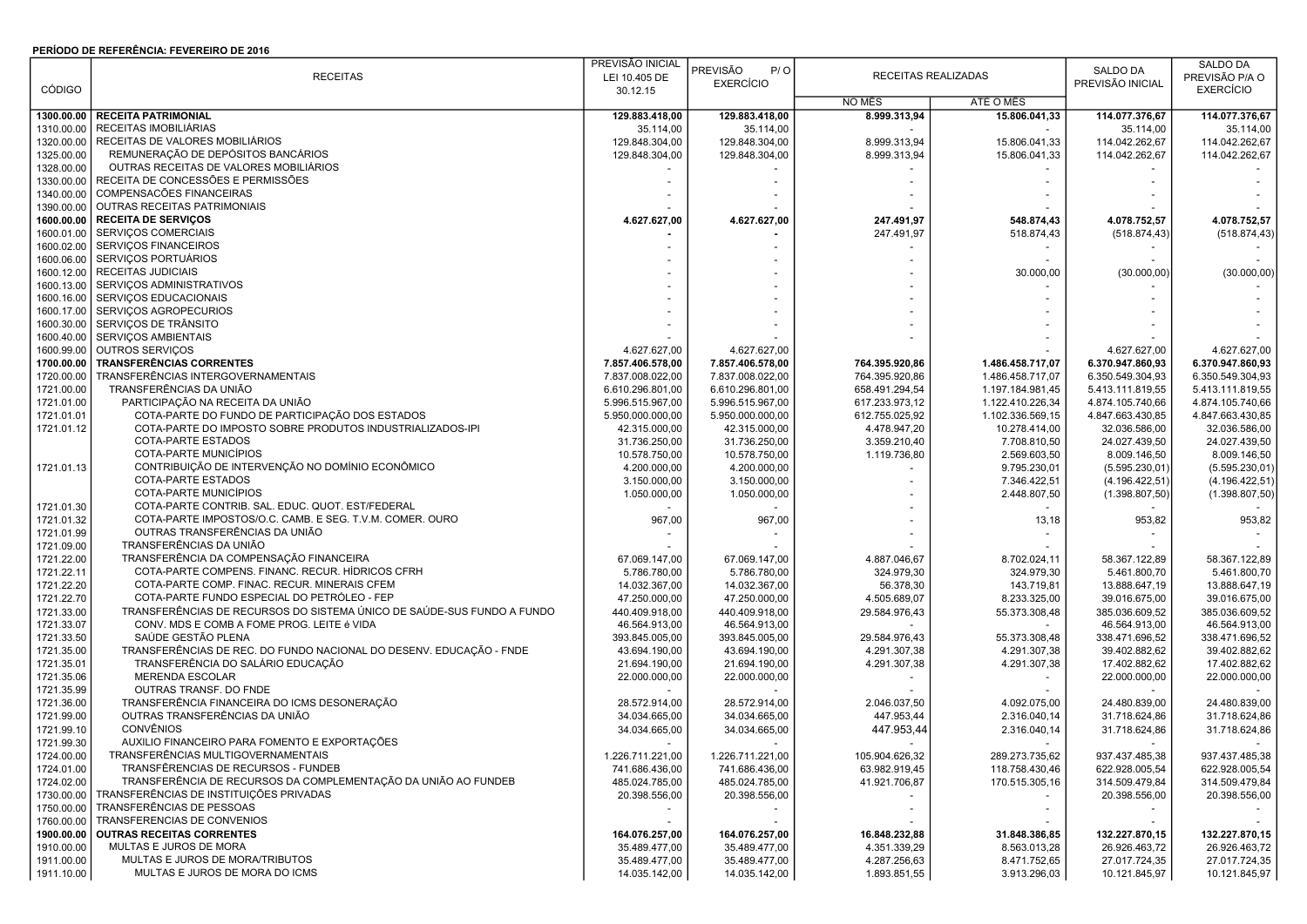## PERÍODO DE REFERÊNCIA: FEVEREIRO DE 2016

|               |                                                     | PREVISÃO INICIAL |                        |                     |               |                  | SALDO DA         |
|---------------|-----------------------------------------------------|------------------|------------------------|---------------------|---------------|------------------|------------------|
|               | <b>RECEITAS</b>                                     | LEI 10.405 DE    | <b>PREVISÃO</b><br>P/O | RECEITAS REALIZADAS |               | SALDO DA         | PREVISÃO P/A O   |
| <b>CÓDIGO</b> |                                                     | 30.12.15         | <b>EXERCÍCIO</b>       |                     |               | PREVISÃO INICIAL | <b>EXERCÍCIO</b> |
|               |                                                     |                  |                        | NO MÊS              | ATÉ O MÊS     |                  |                  |
| 1911.12.00    | MULTAS E JUROS MORA DIV. ATIVA                      | 4.307.951,00     | 4.307.951,00           | 333.652,92          | 678.447.25    | 3.629.503,75     | 3.629.503,75     |
| 1911.13.00    | MULTAS E JUROS DE MORADO ITCD                       |                  |                        | 10584,19            | 14.821,05     | (14.821, 05)     | (14.821, 05)     |
| 1911.14.00    | MULTAS E JUROS DE MORADO FUMACOP                    | 6.808,00         | 6.808,00               | 404,84              | 575,28        | 6.232,72         | 6.232,72         |
| 1911.16.00    | MULTAS E JUROS DE MORA DO IPVA                      | 577.246,00       | 577.246,00             | 89.795,37           | 158.204,82    | 419.041,18       | 419.041,18       |
| 1911.17.00    | <b>INDENIZAÇÕES</b>                                 |                  |                        |                     |               |                  |                  |
| 1911.18.00    | <b>RESTITUIÇÕES</b>                                 |                  |                        |                     |               |                  |                  |
| 1911.19.00    | MULTAS DE TRÂNSITO                                  |                  |                        | 1.257.412,36        | 2.184.475,11  | (2.184.475, 11)  | (2.184.475, 11)  |
|               | MULTA ESTADUAL DE TRÂNSITO - DETRAN                 |                  |                        |                     |               |                  |                  |
| 1911.19.01    | PARCELA MULTA ESTADUAL - PM                         |                  |                        | 724.981,13          | 1.304.864,42  | (1.304.864, 42)  | (1.304.864, 42)  |
| 1911.19.02    |                                                     |                  |                        | 41.835,00           | 76.370,00     | (76.370,00)      | (76.370,00)      |
| 1911.19.03    | PARCELA MULTA MUNICIPAL - DETRAN                    |                  |                        | 331.016,00          | 548.472,00    | (548.472,00)     | (548.472,00)     |
| 1911.19.04    | PARCELA MULTA MUNICIPAL - PM                        |                  |                        | 1.460,00            | 2.485,00      | (2.485,00)       | (2.485,00)       |
| 1911.19.05    | MULTA ESTADUAL DE TRÂNSITO INTERESTADUAL            |                  |                        | 158.120,23          | 252.283,69    | (252.283, 69)    | (252.283, 69)    |
| 1911.24.00    | MULTAS E JUROS DE MORA DO ICMS - MUNICÍPIO          | 2.127.439,00     | 2.127.439,00           | 252.112,86          | 531.098,20    | 1.596.340,80     | 1.596.340,80     |
| 1911.25.00    | MULTAS E JUROS DE MORA DO IPVA - MUNICÍPIO          | 253.736,00       | 253.736,00             | 89.671,50           | 157.926,08    | 95.809,92        | 95.809,92        |
| 1911.26.00    | MULTAS E JUROS DE MORA DIV. ATIVA - MUNICÍPIO       | 814.006,00       | 814.006,00             | 50.261,78           | 120.109,77    | 693.896,23       | 693.896,23       |
| 1911.99.00    | MULTAS E JUROS DEMORA - OUTROS TRIBUTOS             | 13.367.149,00    | 13.367.149,00          | 309.509,26          | 712.799,06    | 12.654.349,94    | 12.654.349,94    |
| 1919.00.00    | MULTAS E JUROS DE MORA DE OUTRAS RECEITAS           |                  |                        | 64.082,66           | 91.260,63     | (91.260, 63)     | (91.260, 63)     |
| 1919.16.00    | FUNDO DE MODERNIZAÇÃO DO TCE                        |                  |                        | 64.082,66           | 91.142,63     | (91.142, 63)     | (91.142, 63)     |
| 1919.18.00    | MINISTÉRIO PÚBLICO ESTADUAL                         |                  |                        |                     |               |                  |                  |
| 1919.20.00    | SECRETARIA DE ESTADO DA SEGURANÇA PÚBLICA           |                  |                        |                     | 118,00        | (118,00)         | (118,00)         |
| 1919.22.00    | MULTAS CONTRATUAIS - SEFAZ                          |                  |                        |                     |               |                  |                  |
| 1919.99.00    | <b>OUTRAS MULTAS</b>                                |                  |                        |                     |               |                  |                  |
| 1920.00.00    | INDENIZAÇÕES E RESTITUIÇÕES                         | 50.052.500,00    | 50.052.500,00          | 2.269.372,73        | 2.481.535,77  | 47.570.964,23    | 47.570.964,23    |
| 1921.00.00    | <b>INDENIZAÇÕES</b>                                 | 50.052.500,00    | 50.052.500,00          | 2.269.372,73        | 2.481.535,77  | 47.570.964,23    | 47.570.964,23    |
|               | COMPENSAÇÃO FINANCEIRA P/ OUTROS RECURSOS HÍDRICOS  |                  |                        |                     |               |                  |                  |
| 1921.01.00    | COMPENSAÇÃO FINANCEIRA ÓLEO BRUTO                   |                  |                        |                     |               |                  |                  |
| 1921.03.00    |                                                     |                  |                        |                     |               |                  |                  |
| 1921.09.00    | OUTRAS INDENIZAÇÕES E RESTITUIÇÕES                  | 50.000.000.00    | 50.000.000,00          | 2.269.372,73        | 2.481.535,77  | 47.518.464,23    | 47.518.464,23    |
| 1921.99.00    | OUTRAS INDENIZAÇÕES                                 | 52.500,00        | 52.500,00              |                     |               | 52.500,00        | 52.500,00        |
| 1922.00.00    | <b>RESTITUIÇÕES</b>                                 |                  |                        |                     |               |                  |                  |
| 1922.10.00    | COMPENSAÇÃO PREVIDENCIÁRIA                          |                  |                        |                     |               |                  |                  |
| 1922.99.00    | OUTRAS RESTITUIÇÕES                                 |                  |                        |                     |               |                  |                  |
| 1930.00.00    | RECEITA DA DÍVIDA ATIVA                             | 25.624.280,00    | 25.624.280,00          | 7.678.269,34        | 15.836.619,31 | 9.787.660,69     | 9.787.660,69     |
| 1931.00.00    | RECEITA DA DÍVIDA ATIVA TRIBUTÁRIA                  | 22.065.352,00    | 22.065.352,00          | 4.133.889,69        | 8.854.096,99  | 13.211.255,01    | 13.211.255,01    |
| 1931.10.00    | RECEITA DA DÍVIDA ATIVA TRIBUTARIA                  | 22.065.352,00    | 22.065.352,00          | 4.133.889,69        | 8.854.096,99  | 13.211.255,01    | 13.211.255,01    |
| 1931.11.00    | RECEITA DA DIVIDA ATIVA DO ICMS                     | 14.235.711,00    | 14.235.711,00          | 719.673,97          | 1.505.200,84  | 12.730.510,16    | 12.730.510,16    |
| 1931.14.00    | RECEITA DA DÍVIDA ATIVA DO IPVA                     | 7.829.641,00     | 7.829.641,00           | 3.414.215,72        | 7.348.896,15  | 480.744,85       | 480.744,85       |
| 1931.99.00    | RECEITA DA DÍVIDA ATIVA DE OUTROS TRIBUTOS          |                  |                        |                     |               |                  |                  |
| 1932.00.00    | RECEITA DA DÍVIDA ATIVA PARTE MUNICÍPIO.            | 3.558.928,00     | 3.558.928,00           | 3.544.379,65        | 6.982.522,32  | (3.423.594, 32)  | (3.423.594, 32)  |
| 1990.00.00    | <b>RECEITAS DIVERSAS</b>                            | 52.910.000,00    | 52.910.000,00          | 2.549.251,52        | 4.967.218,49  | 47.942.781,51    | 47.942.781,51    |
| 1990.01.00    | OUTRAS RECEITAS DIVERSAS                            | 52.910.000,00    | 52.910.000,00          | 2.549.251,52        | 4.967.218,49  | 47.942.781,51    | 47.942.781,51    |
| 1990.01.01    | JUNTA COMERCIAL DO MARANHÃO                         |                  |                        | 480.719,40          | 922.382,97    | (922.382, 97)    | (922.382, 97)    |
| 1990.01.02    | FUNDO DES. AGROIND. DO ESTADO - FEDAGRO             |                  |                        | 144.201,85          | 298.309,76    | (298.309,76)     | (298.309,76)     |
| 1990.01.03    | FUNDO DE MODERNIZAÇÃO DO TCE                        |                  |                        | 12.711,23           | 15.340,78     | (15.340,78)      | (15.340,78)      |
| 1990.01.05    | FUNDO DE FORTALECIMENTO DA ADM. TRIBUTÁRIA - FUNAT  |                  |                        | 41.408,28           | 41.408,28     | (41.408,28)      | (41.408,28)      |
| 1990.01.06    | FUNDO ESTADUAL DE DESENVOLVIMENTO INDUSTRIAL        |                  |                        | 1.439.172,62        | 3.101.445,33  | (3.101.445, 33)  | (3.101.445, 33)  |
|               |                                                     |                  |                        |                     |               |                  |                  |
| 1990.01.07    | FUNDO DE PROTEÇÃO E DEFESA DO CONSUMIDOR            |                  |                        | 164.439,74          | 312.922,91    | (312.922, 91)    | (312.922, 91)    |
| 1990.01.08    | FUNDO ESPECIAL LEGISLATIVO - FUNDEG                 |                  |                        | 45,90               | 45,90         | (45, 90)         | (45, 90)         |
| 1990.01.09    | AGÊNCIA ESTADUAL DE DEFESA AGROPECUÁRIA - AGED      |                  |                        | 19.431,65           | 28.231,71     | (28.231, 71)     | (28.231,71)      |
| 1990.01.10    | FUNOD DA CULTURA DO MARANHÃO - FENDEC-MA            |                  |                        | 10,00               | 20,00         | (20,00)          | (20,00)          |
| 1990.01.12    | FUNDO ESTADUAL DE PENSÃO E APOSENTADORIA            |                  |                        | 85,13               | 85,13         | (85, 13)         | (85, 13)         |
| 1990.01.13    | FUNDO DOS BENEFÍCIOS DOS SERVIDORES - FUNBEM        |                  |                        | 247.025,72          | 247.025,72    | (247.025, 72)    | (247.025, 72)    |
| 1990.01.99    | <b>OUTRAS RECEITAS</b>                              | 52.910.000,00    | 52.910.000,00          |                     |               | 52.910.000,00    | 52.910.000,00    |
| 1990.02.00    | ENCARGOS LEG P/ INSCRIÇÃO DÍV. ATIVA E REC ONUS SUC |                  |                        |                     |               |                  |                  |
| 1990.02.03    | RECEITA DEFENSORIA                                  |                  |                        |                     |               |                  |                  |
| 1990.05.00    | SALDOS DE EXERCÍCIOS ANTERIORES                     |                  |                        |                     |               |                  |                  |
| 2000.00.00    | <b>RECEITAS DE CAPITAL</b>                          | 1.907.074.171,00 | 1.907.074.171,00       | 71.207.515,81       | 71.207.515,81 | 1.835.866.655,19 | 1.835.866.655,19 |
| 2100.00.00    | OPERAÇÕES DE CRÉDITO                                | 1.297.479.338,00 | 1.297.479.338,00       |                     |               | 1.297.479.338,00 | 1.297.479.338,00 |
| 2110.00.00    | OPERAÇÕES DE CRÉDITO INTERNAS                       | 1.284.979.338,00 | 1.284.979.338,00       |                     |               | 1.284.979.338,00 | 1.284.979.338,00 |
| 2120.00.00    | OPERAÇÕES DE CRÉDITO EXTERNAS                       | 12.500.000,00    | 12.500.000,00          |                     |               | 12.500.000,00    | 12.500.000,00    |